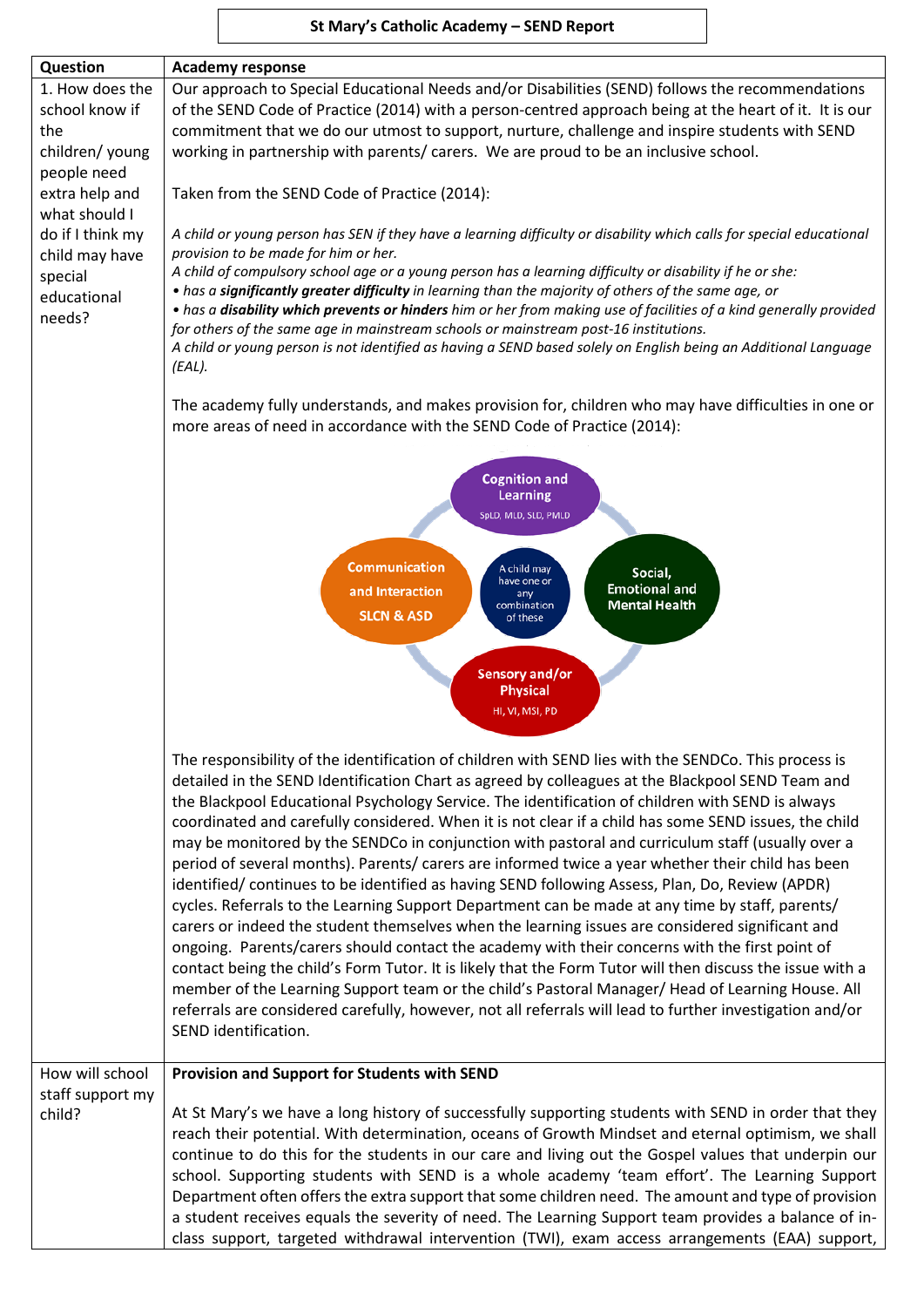mentoring as well as home learning and games clubs during social times. It is the responsibility of the SENDCo to allocate and coordinate SEND provision.

## **The Graduated Approach**

The academy is committed to the 'Graduated Approach' as detailed in the SEND Code of Practice (2014).



This means **all** students at St Mary's access support in the bottom layer from classroom teachers through high quality teaching based on effective differentiation. However, if this is not enough for them to meet expected outcomes then they are likely to be identified as SEND and the Assess, Plan, Do, Review cycle commences. APDR cycles are recorded and detailed via the Learning Support working document called the SEND Map. For the vast majority of children with SEND, their needs can be met in the classroom through quality first teaching and staff

being fully aware of their additional needs via their **One Page Profile** (OPP). OPPs are person-centred; they are written in conjunction with the SEND Key Person with the **student's voice** being at the heart of it. The OPPs contain a summary of what the child's needs are, what behaviours and characteristics might be observed, strategies that can be used to help the student access the curriculum and the overarching targets for the year. All students identified as having SEND have an OPP and these are shared with their teachers and pastoral staff at the start of each academic year. OPPs are reviewed and updated in line with the Assess, Plan, Do, Review cycles.

### **Statutory Assessment of SEND**

If a child continues to have severe, complex and/or longstanding SEND an application for Statutory Assessment may be made to the Blackpool SEND Team. This decision is never taken lightly and will only ever be done as a result of a multi-agency coordinated approach where person-centred planning is evidenced. Applications are made by the SENDCo and in full agreement of parents/carers.

## **Academic Groupings**

At St Mary's, students are generally taught in groups that are the best fit for their academic ability. It should be noted that there are children with SEND across all ability and age ranges. Some children may benefit from being in our 'nurture' classes in years 7 and 8. This a small group where children follow a personalised and highly differentiated curriculum which covers the range of subjects but with an emphasis on developing literacy, numeracy and speech, language and communication skills as well as their social and emotional development.

### **Data and Feedback Informed Teaching and Learning (DAFITAL)**

Across the academy, the DAFITAL policy and process is the main mechanism by which student progress is measured, monitored and developed. The process is key to subject teachers, Heads of Departments, Heads of Learning Houses, Senior Leaders and the SENDCo knowing 'where individual students are at' in terms of progress. DAFITAL ensures that every child's progress, including those with SEND, is scrutinised and followed up with actions and interventions when necessary. Parents are kept informed of progress through formal (written reports) and more informal (e.g. phone calls etc.) methods of communication.

### **Exam Access Arrangements (EAA)**

Students that have a significant and long history of SEND may be entitled to EAA for public examinations such as GCSEs and GCEs.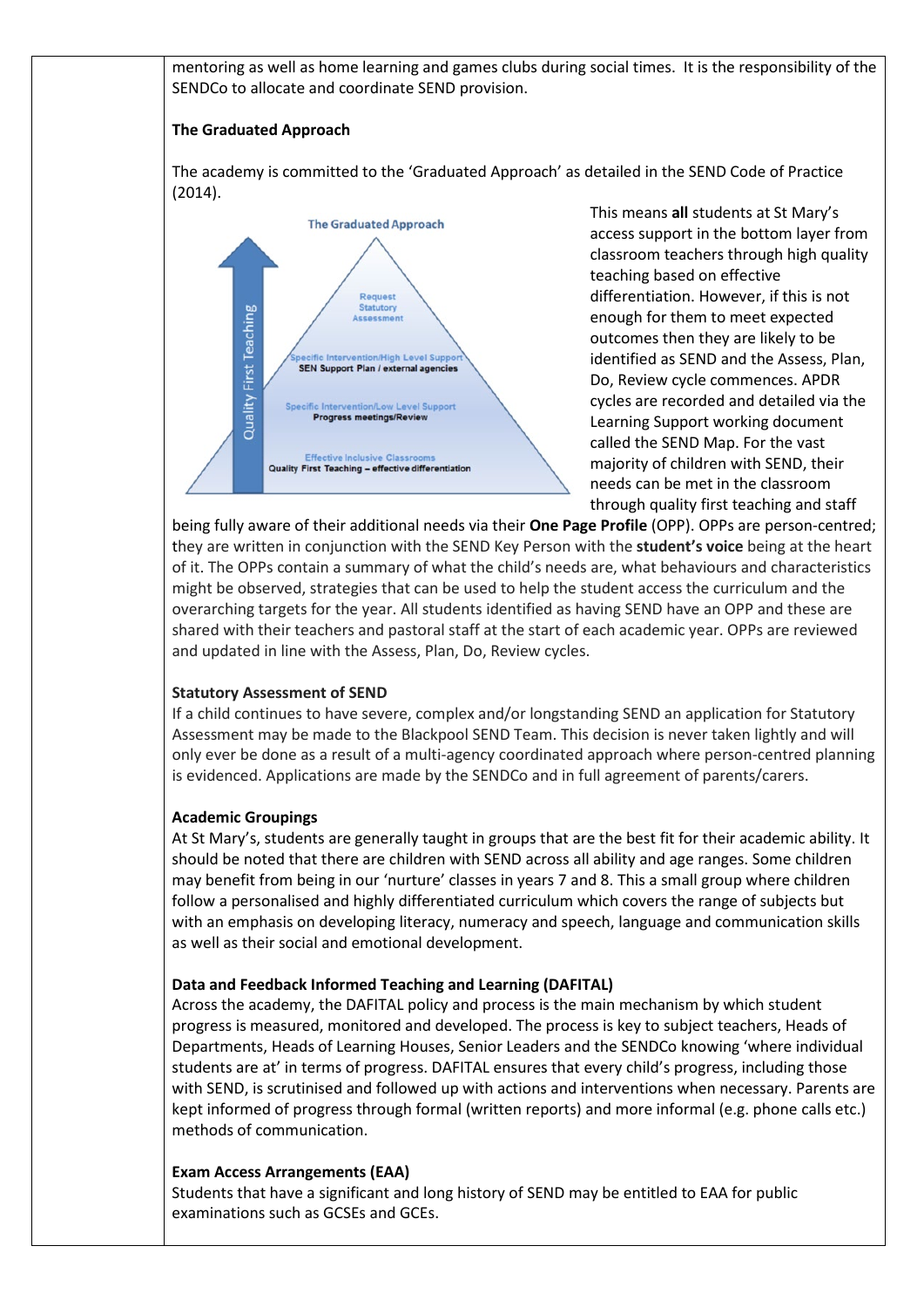|                                                                                                   | Taken from the JCQ regulations:                                                                                                                                                                                                                                                                                                                                                                                                                                                                                                                                                                                                                                                                                                                                                                                                                                                                                                                                                                          |
|---------------------------------------------------------------------------------------------------|----------------------------------------------------------------------------------------------------------------------------------------------------------------------------------------------------------------------------------------------------------------------------------------------------------------------------------------------------------------------------------------------------------------------------------------------------------------------------------------------------------------------------------------------------------------------------------------------------------------------------------------------------------------------------------------------------------------------------------------------------------------------------------------------------------------------------------------------------------------------------------------------------------------------------------------------------------------------------------------------------------|
|                                                                                                   | "Some candidates may not be able to access assessments for either general or vocational qualifications without<br>additional support. It may be necessary for a centre to made arrangements for additional support to enable<br>candidates with a medical condition or learning difficulty, or for those who are injured or otherwise disabled at<br>the time of their assessment to access their examinationsOne thing to remember is that access<br>arrangements exist to enable those candidates to access examinations who would otherwise be unable to do<br>so. They do not exist to give candidates an unfair advantage over their peers in examinations, nor do they exist<br>to 'maximise the potential' of a given candidate."                                                                                                                                                                                                                                                                 |
| 3. How will I<br>know how my<br>child is doing?                                                   | During year 9, the SENDCo identifies students who may require EAA based on information from Key<br>Stage 2 and 3 ('history of need') and any other referrals made by teaching staff. Once identified, they<br>undergo a series of assessments, administered by a Specialist Assessor, to determine if they qualify<br>for any support and/or concessions. Additional evidence is gathered from teaching staff to identify<br>their normal way of working and the decision about what arrangements, if any, is then based on the<br>testing and teacher feedback. Some EAA include extra time, use of a laptop, having a reader and/or<br>scribe. Parents/carers are fully informed in writing if EAA are granted.                                                                                                                                                                                                                                                                                        |
|                                                                                                   | <b>Pastoral Support</b><br>All students are part of a Learning House community. At the centre of this is the child's Form Tutor<br>with whom they have regular formal and more informal mentoring sessions to ascertain whether<br>they have any concerns or issues in school that they want to share. This can sometimes reveal issues<br>that lead to a referral being made to the Learning Support Department, Chaplaincy Team or other<br>support teams including outside agencies. Parents/ carers are also critical to the package of support<br>that most children need for them to make good progress in school and especially those with SEND.<br>Open lines of communication are encouraged for the benefit of the child.                                                                                                                                                                                                                                                                      |
|                                                                                                   | Progress reports and written reports are sent home in accordance with the Assessment, Recording<br>and Reporting (ARR) policy. These will include information about your child's academic progress as<br>well as attendance, punctuality, reward and conduct record. Parents can also request information via<br>phone, letter, email or face to face meetings. The first point of contact is usually your child's Form<br>Tutor. Through year 7 induction, Parents' Evenings and Progress Day, parents and carers are<br>encouraged to share any concerns regarding SEND with the academy. Progress Day in particular<br>allows parents/carers of SEND students to discuss their child's progress with their Form Tutor and,<br>whenever possible, a member of the Learning Support team. The Learning Support Department also<br>offers 'drop-in' sessions for parents/ carers throughout the year. Meetings can also be arranged with<br>a range of St Mary's staff dependent upon the issues raised. |
|                                                                                                   | Students with Education, Health and Care plans (EHC plans) have an annual review which is<br>coordinated by the SENDCo and follow a person-centred approach. These reviews provide an<br>opportunity for all the people key to the child to provide evidence and get together to discuss<br>progress and plan for the next steps. Some students with an EHC plan will have more than one<br>review a year. In addition, some students with high needs SEND will also have person-centred<br>planning meetings throughout the year.                                                                                                                                                                                                                                                                                                                                                                                                                                                                       |
| 4. How will the<br>learning and<br>development<br>provision be<br>matched to my<br>child's needs? | At St Mary's, students are generally taught in groups that are the best fit for their academic ability. It<br>should be noted that there are children with SEND across all ability and age ranges.                                                                                                                                                                                                                                                                                                                                                                                                                                                                                                                                                                                                                                                                                                                                                                                                       |
|                                                                                                   | <b>Key Stage 3</b><br>Most students in Year 7 and 8 students enter a standard setting system and pursue a varied Key<br>Stage 3 curriculum in two years. This setting is based on Key Stage 2 data as well as additional testing<br>at the start of year 7. Students in the general pathway at the end of year 8 will choose to fine tune<br>their option choices to study in depth areas of interest to themselves. This stream lining is focused on<br>the Arts and Humanities subjects. Some children may benefit from being in our 'nurture' classes in<br>years 7 and 8. This a small group where children follow a personalised and highly differentiated<br>curriculum which covers the range of subjects but with an emphasis on developing literacy,<br>numeracy and speech, language and communication skills as well as their social and emotional                                                                                                                                            |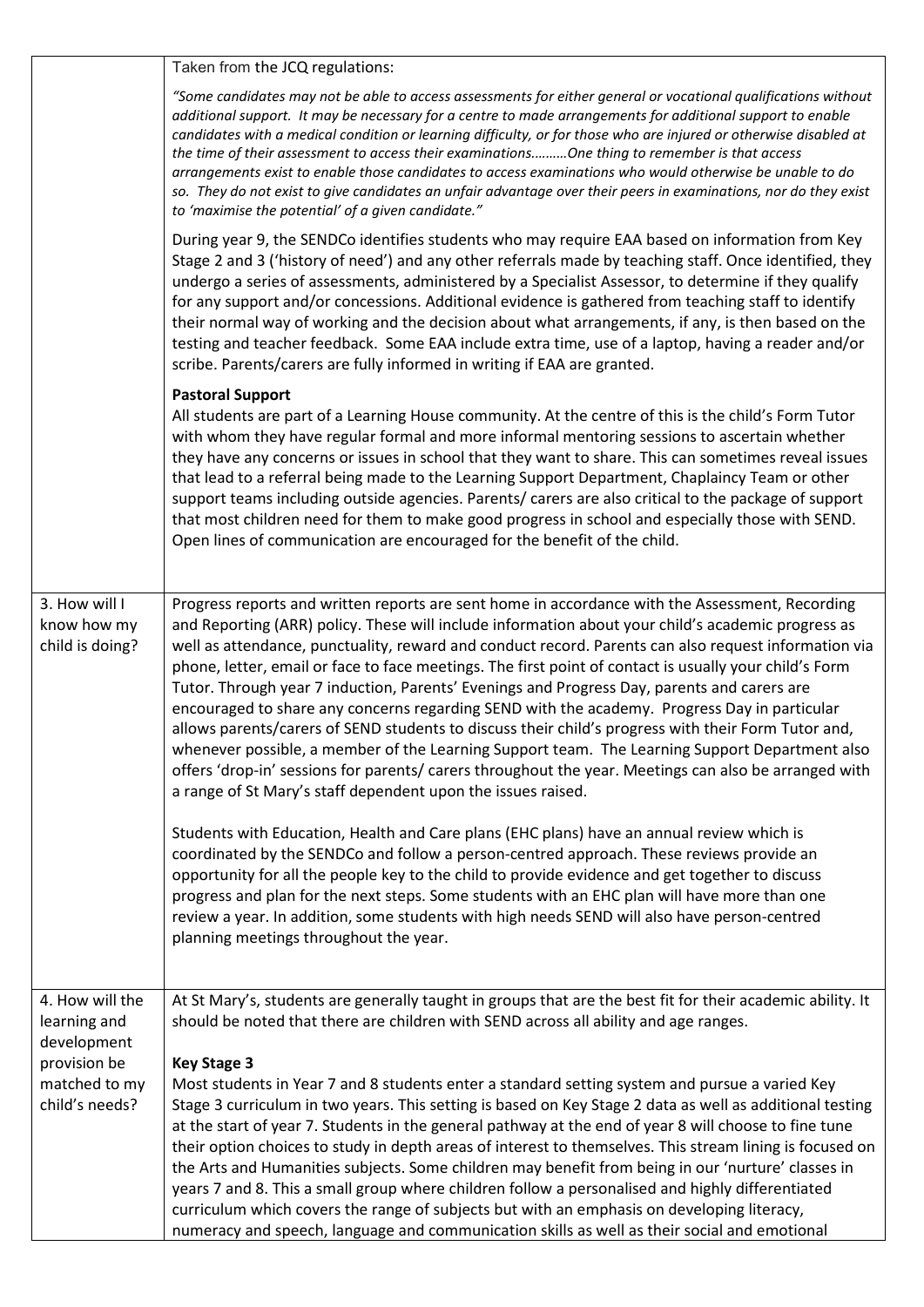|                                                                                                                       | development. At the end for these 2 years the students pick up the main stream pathway that the<br>other Key stage 3 students have studied and the other options are now made inclusive to their<br>pathway. In Year 9 all students make choices ('options') for GCSE subjects. Setting is reviewed at least<br>twice yearly.<br><b>Key Stage 4</b><br>In Key Stage 4 the vast majority of students study for GCSE (or equivalent) subjects including the core<br>(English, English Literature, maths, science, RS) plus other 'options' subjects. With the support of<br>high quality teaching and learning, effective differentiation and exam access arrangements if<br>applicable, most students with SEND complete their GCSE courses and achieve their target grades.<br><b>Key Stage 5</b><br>Again, with bespoke access arrangements many students continue into our Sixth Form and achieve<br>target grades at GCE level and move on to employment or higher education.                                                                                                      |
|-----------------------------------------------------------------------------------------------------------------------|---------------------------------------------------------------------------------------------------------------------------------------------------------------------------------------------------------------------------------------------------------------------------------------------------------------------------------------------------------------------------------------------------------------------------------------------------------------------------------------------------------------------------------------------------------------------------------------------------------------------------------------------------------------------------------------------------------------------------------------------------------------------------------------------------------------------------------------------------------------------------------------------------------------------------------------------------------------------------------------------------------------------------------------------------------------------------------------|
| 5. What support<br>will there be for<br>my<br>Child's overall<br>wellbeing?                                           | Every child with SEND has an identified Key Person. The input of the Key Person is dependent<br>$\bullet$<br>upon the severity of need ranging from occasional mentoring style conversations to daily contact<br>with parents/carers.<br>Each student is placed in a form of around 24 students and in a Learning House with a Form<br>Tutor, Pastoral Manager and Head of Learning House. St Mary's also has a team of dedicated<br>support staff including Special Support Assistants (SSAs), a Family Support Worker, Behaviour<br>Managers and a Chaplaincy team. We also commission services from outside providers to<br>support a small number of students with significant social, emotional and mental health needs.<br>A medical room is available for students that require personal care, there are several disabled<br>toilets and showering facilities for students who experience mobility issues. All medicines that<br>students require are kept in the school office and administered by fully qualified first aiders.                                              |
| 6. What training<br>have the staff,<br>supporting<br>children and<br>young people<br>with SEND, had<br>or are having? | The academy is fully committed to the ongoing training of staff in all areas of SEND. New staff are<br>$\bullet$<br>provided with training by the SENDCo as part of their induction programme. SSAs receive regular<br>'in-house' training from the SENDCo as well as specific training for the support of individual<br>students and/groups of students. Sharing of good practice is encouraged and celebrated among<br>the whole staff and 'drop-in' sessions for staff are regularly provided by the Learning Support<br>Department. The SENDCo regularly updates staff about SEND related matters and disseminates<br>information across the academy.                                                                                                                                                                                                                                                                                                                                                                                                                             |
| 7. What<br>specialist<br>services and<br>expertise are<br>available at or<br>accessed by the<br>school?               | The SENDCo can make referrals and request additional support/ guidance from the Blackpool<br>$\bullet$<br>SEND Team. This might involve the Inclusion Team of Advisory Teachers (PD, Sensory, ASC, SEMH,<br>SPLN, C&L) and the Educational Psychology Service. In addition, we also work closely with NHS<br>services (CAMHS, Youth Therapy, OT, paediatricians etc.) and Social Services. A small number of<br>students with SEND also access commissioned services such as Speech, Language and<br>Communication Therapy through Shine Therapy Services.                                                                                                                                                                                                                                                                                                                                                                                                                                                                                                                            |
| 8. How will you<br>help me to<br>support my<br>child's learning?                                                      | All students, including those of SEND, have their progress recorded throughout the academic<br>$\bullet$<br>year. This information is then used by Heads of House and Heads of Departments and is<br>compared to their targets. Students should be making appropriate progress in KS3 and KS4 based<br>on the levels that they gained at the end of Key Stage 3. Where a student in not making the<br>appropriate progress, Heads of Learning Houses may liaise with the SENDCo and discuss what<br>appropriate support could be put in place to meet the needs of SEND students and ensure they<br>make the appropriate progress.<br>All members of staff are expected to be responsible for the progress of SEND students and are<br>$\bullet$<br>encouraged to report to the SENDCo any issues that may arise. One Page Profiles have<br>suggestions that parents can put in place to help their young person to improve. Similarly, pupil<br>profiles target areas of improvement for pupils.<br>Revision evenings are used to give SEND pupils revision plans and keep on track. |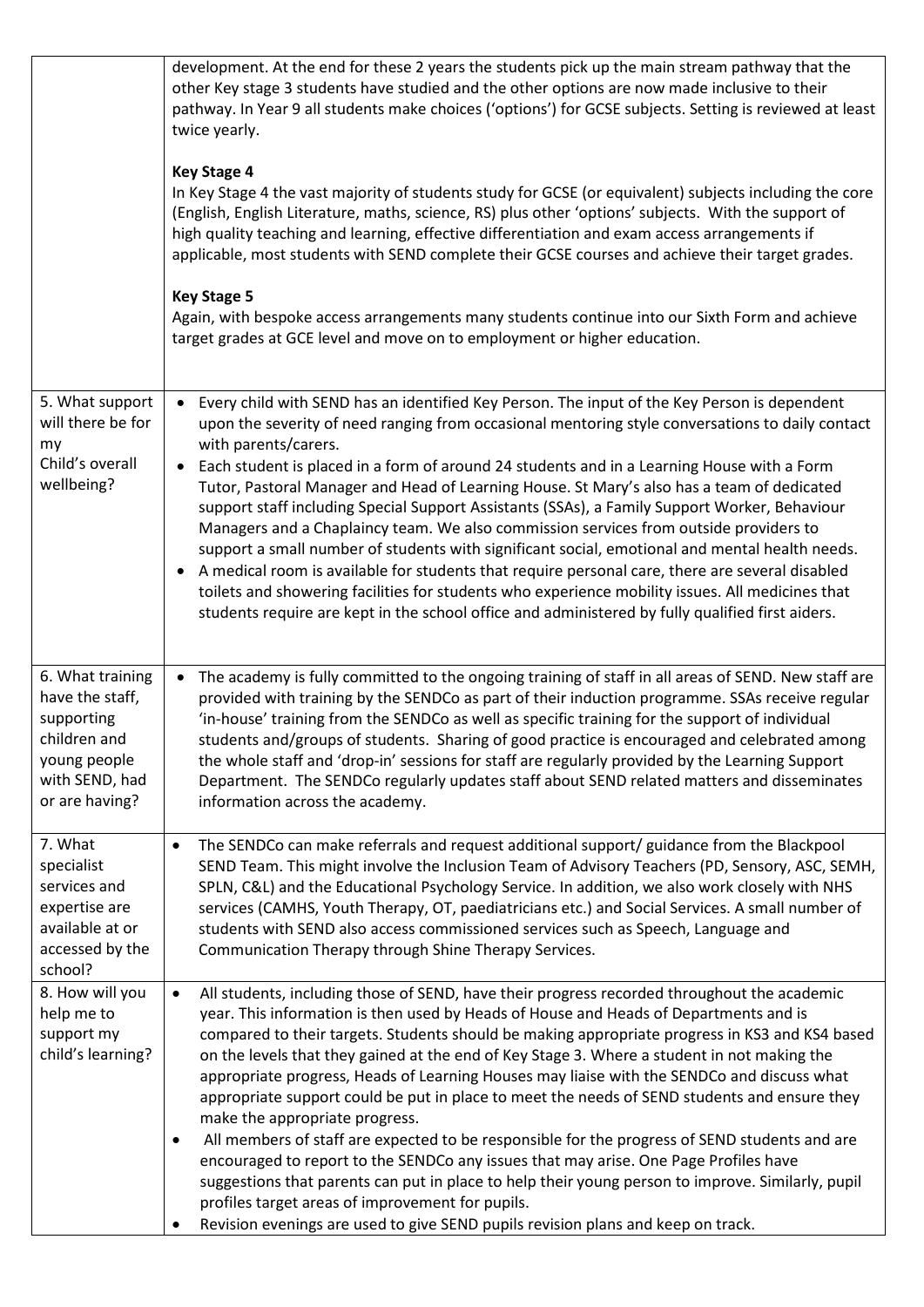|                                                                                                                    | We are fully committed to person-centred and collaborative approaches when supporting the<br>$\bullet$<br>young people in our care. Open and positive communication between home and school is<br>essential for this.<br>Parents/carers can access information on their child's daily progress in terms of the B4L policy<br>through INSIGHT. In accessing INSIGHT, it allows parents or carers of SEND students to learn<br>about of how well they are meeting the rules and expectations of the B4L policy. They can also<br>gain a view of their child's home learning tasks.                                                                                                                                                                                                                                                                                                                                                                                                                                                                                                                                                                                                                                                                                                                                                                                                                                                                                                                                                                                                                                                                                                                                                                                                                                                                                                                                                                                                                                                                                                                                                                                                                                                                                                                                                                                                                                                                       |
|--------------------------------------------------------------------------------------------------------------------|--------------------------------------------------------------------------------------------------------------------------------------------------------------------------------------------------------------------------------------------------------------------------------------------------------------------------------------------------------------------------------------------------------------------------------------------------------------------------------------------------------------------------------------------------------------------------------------------------------------------------------------------------------------------------------------------------------------------------------------------------------------------------------------------------------------------------------------------------------------------------------------------------------------------------------------------------------------------------------------------------------------------------------------------------------------------------------------------------------------------------------------------------------------------------------------------------------------------------------------------------------------------------------------------------------------------------------------------------------------------------------------------------------------------------------------------------------------------------------------------------------------------------------------------------------------------------------------------------------------------------------------------------------------------------------------------------------------------------------------------------------------------------------------------------------------------------------------------------------------------------------------------------------------------------------------------------------------------------------------------------------------------------------------------------------------------------------------------------------------------------------------------------------------------------------------------------------------------------------------------------------------------------------------------------------------------------------------------------------------------------------------------------------------------------------------------------------|
| 9. How will I be<br>involved in<br>discussions<br>about and<br>planning for my<br>child's<br>education?            | Parental/ carer involvement is crucial to the ongoing progress and development of all young<br>$\bullet$<br>people. The SEND Code of Practice (2014) highlights the need for children, parents/carers,<br>educational settings and other agencies to work collaboratively for positive outcomes and<br>independence for students with SEND. Parental/ carers 'voice', along with the child's 'voice' is<br>always heard and considered.<br>The academy provides opportunities for all parents/carers to discuss their child's education at<br>$\bullet$<br>parents' evenings and Progress Day. Appointments for face to face meetings can also be made<br>with relevant staff. Email and telephone communication also happens as required.<br>Following each Assess, Plan, Do, Review cycle the parents/carers of children identified as having<br>$\bullet$<br>SEND are informed, the One Page Profile is shared and opportunities are provided for discussion<br>and planning. This usually happens in September and March each year. Parents are asked in<br>writing whether they have any concerns about the learning needs of their child or the provision<br>put in place. Learning Support drop-in sessions are offered throughout the year.<br>All parents of students in year 7 have an opportunity to gain knowledge of the policies and<br>processes that are in place at St Mary's by being invited to the year 7 welcome evening event. At<br>this event, the curriculum deputy outlines the setting processes based on Key Stage 2 SATS<br>results and other data.<br>The annual Progress Day allows parents/carers to come school to discuss their child's progress<br>$\bullet$<br>with their form tutor. Parents of SEND students are also invited in for separate meetings and/or<br>joined-up meeting with Form Tutors and pastoral staff.<br>When a child has an Education, Health and Care plan, collaborative planning with parents/ carers<br>$\bullet$<br>is essential in the person-centred approach taken for annual reviews and other meetings.<br>When there are significant concerns about a child's progress and/or development, the SENDCo,<br>$\bullet$<br>along with other staff in school and other professionals, may decide to make a referral to the<br>Blackpool SEND Team and/or other agencies. Such referrals are always made after discussion<br>with parents/ carers and with their permission and consent. |
| 10. How will my<br>child be<br>included in<br>activities<br>outside the<br>classroom<br>including school<br>trips? | • There is a wide range of activities that all students can participate in as part of the extra-curricular<br>provision provided by St Mary's. Access to all extra-curricular activities is encouraged for all students<br>with SEND. Over the last few years the PE Department has become committed to developing<br>participation in a range of parasports.<br>. Students with SEND also have full entitlement to extra-curricular trips. It also includes access to<br>Academy Extra and full access to Wonderful Week activities.                                                                                                                                                                                                                                                                                                                                                                                                                                                                                                                                                                                                                                                                                                                                                                                                                                                                                                                                                                                                                                                                                                                                                                                                                                                                                                                                                                                                                                                                                                                                                                                                                                                                                                                                                                                                                                                                                                                  |
| <b>11. How</b><br>accessible is the<br>school<br>environment?                                                      | •The completion of phase 3 of the BSF programme in April 2012, allowed a much more user friendly<br>learning environment for students with SEND. The accessibility of the building and the open planning<br>has allowed an orderly and productive learning environment to develop and parents of students with<br>SEND are impressed by this as they walk round during supervised visits. The whole of the academy<br>site is fully accessible.<br>. The Health and Safety policy ensures that risk assessments are completed for students with physical<br>and/ or mobility difficulties.                                                                                                                                                                                                                                                                                                                                                                                                                                                                                                                                                                                                                                                                                                                                                                                                                                                                                                                                                                                                                                                                                                                                                                                                                                                                                                                                                                                                                                                                                                                                                                                                                                                                                                                                                                                                                                                             |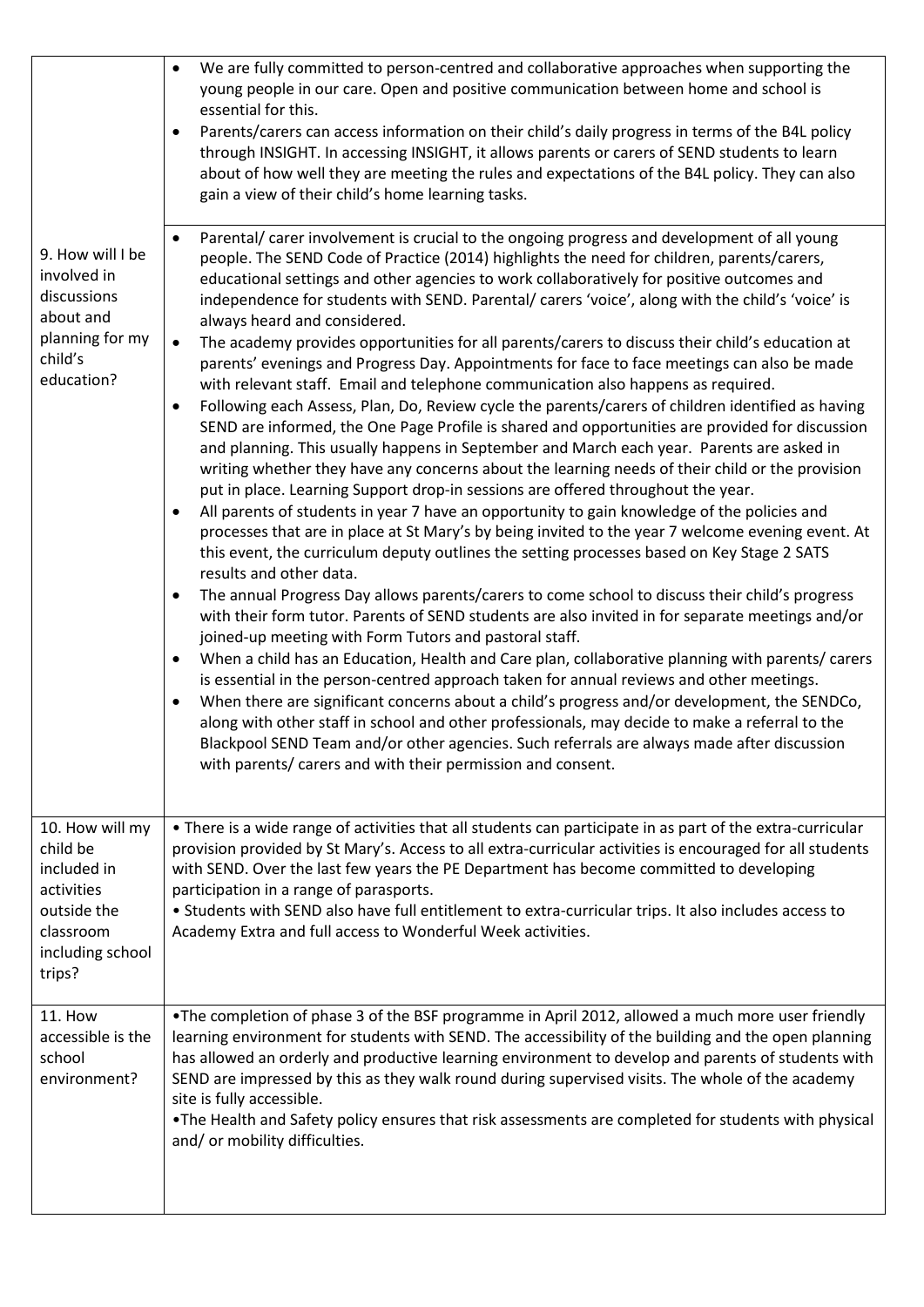| 12. Who can I<br>contact for<br>further<br>information?                                  | • The SENDCo and Head of Learning Support for the academy is Mrs Stansfield.<br>• As part of the regulations set out by the Code of Practice (2014) all SENDCOs should have<br>completed from three years of their appointment, the National Award for SEND Coordination. Mrs<br>Stansfield has completed this qualification in addition to Mr Gillespie.<br>• The first point of contact is usually a child's Form Tutor though it is likely that issues linked to SEND<br>will come to the Learning Support Department and/or the SENDCO.                                                                                                                                                                                                                                                                                                                                                                                                                                                                                                                                                                                                                                                                                                                                                                                                                                                                                                                                                                                                                                                                                                                                                                                                                                                                                                                                                                                                                                                                                                                                                                                                                                                                                                                                                                                                                                                                                                                                                                                                                                                                                                                                                                                                                                                                                                                                                                                                                                                                                                                                                                                                                                                                                                                                                                                                                                                                                                                                                                                                         |
|------------------------------------------------------------------------------------------|-----------------------------------------------------------------------------------------------------------------------------------------------------------------------------------------------------------------------------------------------------------------------------------------------------------------------------------------------------------------------------------------------------------------------------------------------------------------------------------------------------------------------------------------------------------------------------------------------------------------------------------------------------------------------------------------------------------------------------------------------------------------------------------------------------------------------------------------------------------------------------------------------------------------------------------------------------------------------------------------------------------------------------------------------------------------------------------------------------------------------------------------------------------------------------------------------------------------------------------------------------------------------------------------------------------------------------------------------------------------------------------------------------------------------------------------------------------------------------------------------------------------------------------------------------------------------------------------------------------------------------------------------------------------------------------------------------------------------------------------------------------------------------------------------------------------------------------------------------------------------------------------------------------------------------------------------------------------------------------------------------------------------------------------------------------------------------------------------------------------------------------------------------------------------------------------------------------------------------------------------------------------------------------------------------------------------------------------------------------------------------------------------------------------------------------------------------------------------------------------------------------------------------------------------------------------------------------------------------------------------------------------------------------------------------------------------------------------------------------------------------------------------------------------------------------------------------------------------------------------------------------------------------------------------------------------------------------------------------------------------------------------------------------------------------------------------------------------------------------------------------------------------------------------------------------------------------------------------------------------------------------------------------------------------------------------------------------------------------------------------------------------------------------------------------------------------------------------------------------------------------------------------------------------------------|
| 13. How will the<br>school prepare<br>and support my<br>child to join the                | We fully recognise that transition can be an anxious and challenging time for students with SEND and<br>their parents/ carers. To assist in this process we provide a number of support mechanisms:<br><b>Transition from Primary School</b>                                                                                                                                                                                                                                                                                                                                                                                                                                                                                                                                                                                                                                                                                                                                                                                                                                                                                                                                                                                                                                                                                                                                                                                                                                                                                                                                                                                                                                                                                                                                                                                                                                                                                                                                                                                                                                                                                                                                                                                                                                                                                                                                                                                                                                                                                                                                                                                                                                                                                                                                                                                                                                                                                                                                                                                                                                                                                                                                                                                                                                                                                                                                                                                                                                                                                                        |
| school,<br>transfer to a<br>new school or<br>the next stage<br>of education<br>and life? | Transition for students with SEND begins shortly after a place at St Mary's is confirmed. This involves<br>a number of processes which are outlined below.<br>i) The St Mary's SENDCo makes contact with the primary school SENDCos requesting information for<br>students identified as having SEND from the admissions information. The SEND Transition<br>Information document is sent to the primary SENDCos who supply valuable information about<br>each child. This information begins to 'paint the picture' of each child's individual needs and<br>provides a starting point for the formation their One Page Profile (OPP). This information gathering<br>process allows heads of learning house, form tutors, pastoral managers and subject teachers to<br>have information on all SEND students by the start of the academic year.<br>ii) Visits to the primary schools are made by the SENDCo to discuss the children with SEND in greater<br>depth. Members of SLT are also involved in these visits. Telephone contact is also made between<br>the St Mary's SENDCo and primary SENDCos.<br>iii) When it is deemed necessary, and in consultation with the primary school, the SENDCo visits the<br>feeder primary school to have face to face meetings with the year 6 teacher, primary SENDCo and<br>parent/ carer of the child.<br>iv) Some children with SEND benefit from a visit/s to St Mary's prior to Transition Day (s) /Week in<br>order that they can familiarise themselves better to the school environment and the Learning<br>Support department. This also allows students with SEND to be able to access the SEND department<br>during unstructured times of the day.<br>v) If your child has an Education, Health and Care plan (EHC plan), meaning that they have more<br>specific, severe and/or complex SEND needs, the process of transition may be rather more intensive.<br>It may involve other external agencies such as Advisory Teachers, Speech, Language and<br>Communication Therapists, the school's Educational Psychologists and NHS colleagues. This process<br>may be co-ordinated by close liaison between a Blackpool SEND Officer and the St Mary's and<br>primary SENDCos.<br>vi) Cognitive, literacy and numeracy ability screening takes place for all students during their<br>transition from year 6 into year 7 using a variety of screening tools and tests. The results of these<br>tests may be used to inform the identification of SEND alongside primary data and other information<br>shared during the transition period.<br>vii) Through year 7 induction, new parents evening and progress day, parents and carers are<br>encouraged to share any concerns regarding SEND with the academy. SEND staff are available for bi-<br>annual meetings in the form of Learning Support drop ins.<br>Transfer to St Mary's (not year 6-7)<br>This is generally the same as for primary to secondary transition and depends on severity of need.<br>Every student that arrives at St Mary's as an in year admission is assigned a buddy to help their<br>transition. More vulnerable students with SEND might also be assigned an older buddy to support<br>them in school. This might be a KS4 student or an older sixth form mentor.<br><b>Transfer To A New School</b><br>When a child with SEND transfers to another school we make every attempt to ensure that important<br>information is shared and files are transferred as appropriate. SENDCo to SENDCo conversations are |
|                                                                                          | prioritised and are often critical in the successful transition for children with SEND.                                                                                                                                                                                                                                                                                                                                                                                                                                                                                                                                                                                                                                                                                                                                                                                                                                                                                                                                                                                                                                                                                                                                                                                                                                                                                                                                                                                                                                                                                                                                                                                                                                                                                                                                                                                                                                                                                                                                                                                                                                                                                                                                                                                                                                                                                                                                                                                                                                                                                                                                                                                                                                                                                                                                                                                                                                                                                                                                                                                                                                                                                                                                                                                                                                                                                                                                                                                                                                                             |